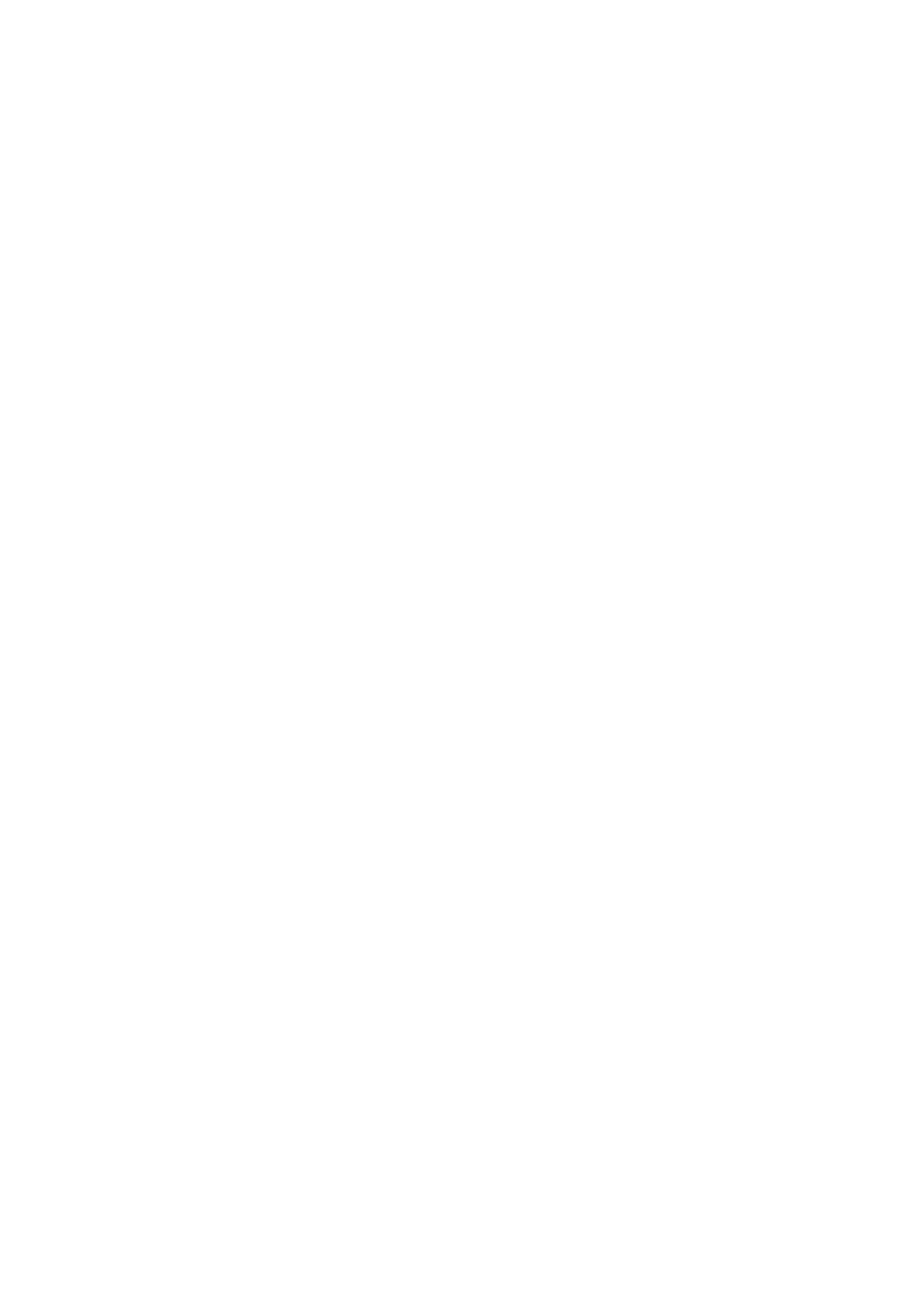# **5. Using DBM610 in micromanometer mode**

## *5.1. Starting up*

The device is disconnected from airflow meter base.

➢ Press **On/Off** button.

*The device directly displays data below (see photo) :*

- *Airflow*
- *Air velocity*
- *Pressure delta*
- *Temperature compensation*
- *Type of airflow sensor used and size of the surface*

### *5.2. Set the micromanometer*

- ➢ Press **" Menu " button**.
- ➢ Press **" Left arrow "** or **" Right arrow "** button until reach **" Configuration "**.
- ➢ Press **" Ok "** button.

*The sub-menu " Configuration " appears with following data :* 

- **Airflow sensor :** allows to select the airflow sensor used for the measurement : Pitot tube L, S, Debimo blade or Coefficient
- **Surface :** allows to define the of surface and its size
- **Units :** allows to define unit for airflow, air velocity, pressure and temperature
- **Damping :** allows to smooth the measurement and avoid unwanted variations
- **Solenoid valve :** allows to activate or not the solenoid valve
- **Thermocouple :** allows to set the thermocouple type : K, J, T ou S
- **Temp Compen :** allows to set the compensation temperature
- Standard airflow : allows to activate or not the standardized airflow as per DIN1343 standard

#### **5.2.1. Select the airflow sensor**

- ➢ Go to **" Airflow sensor "** line then press **OK**.
- ➢ Press OK on the **" Element "**.
- ➢ Select the airflow sensor (Pitot tube L, Pitot tube S, Debimo blade or Coefficient) with up arrow and down arrow then press **OK**.

It is also possible to select the corresponding coefficient to the airflow sensor :

- ➢ Go to **" Airflow sensor "** line then press **OK**.
- ➢ Press OK on the **" Coefficient "**.
- ➢ Select the coefficient from 0 to 9 with up arrow and down arrow then press **OK**. *Screen displays the required coefficient. It is possible to modify it with arrow buttons.*
- ➢ Press **OK** to back to **" Airflow sensor "** sub-menu .
- ➢ Press **Esc** to quit **" Airflow sensor "** sub-menu and back to **" Configurations "** menu.

#### **5.2.2. Set the surface**

Set length and width of the surface :

- ➢ Go to **" Surface "** and press **OK**.
- ➢ Go to **" Type "** line then press **OK**.
- ➢ Press **OK** on **Lxl** line.
- ➢ Select the required dimensions with up and down arrows then press **OK**.
- ➢ If necessary, modify the length then the width with arrows then press **OK** (if no modification, just press OK).

| सार                       | 日4% | 10:41:26          |
|---------------------------|-----|-------------------|
| Airflow                   |     | $19m^3/h$         |
| Air Velo                  |     | 0.2 <sub>ms</sub> |
| AP.                       |     | 0032Pa            |
| T <sup>o</sup> Comp       |     | $200^{\circ}$ C   |
| S Pitot<br>LxW: 168x162mm |     |                   |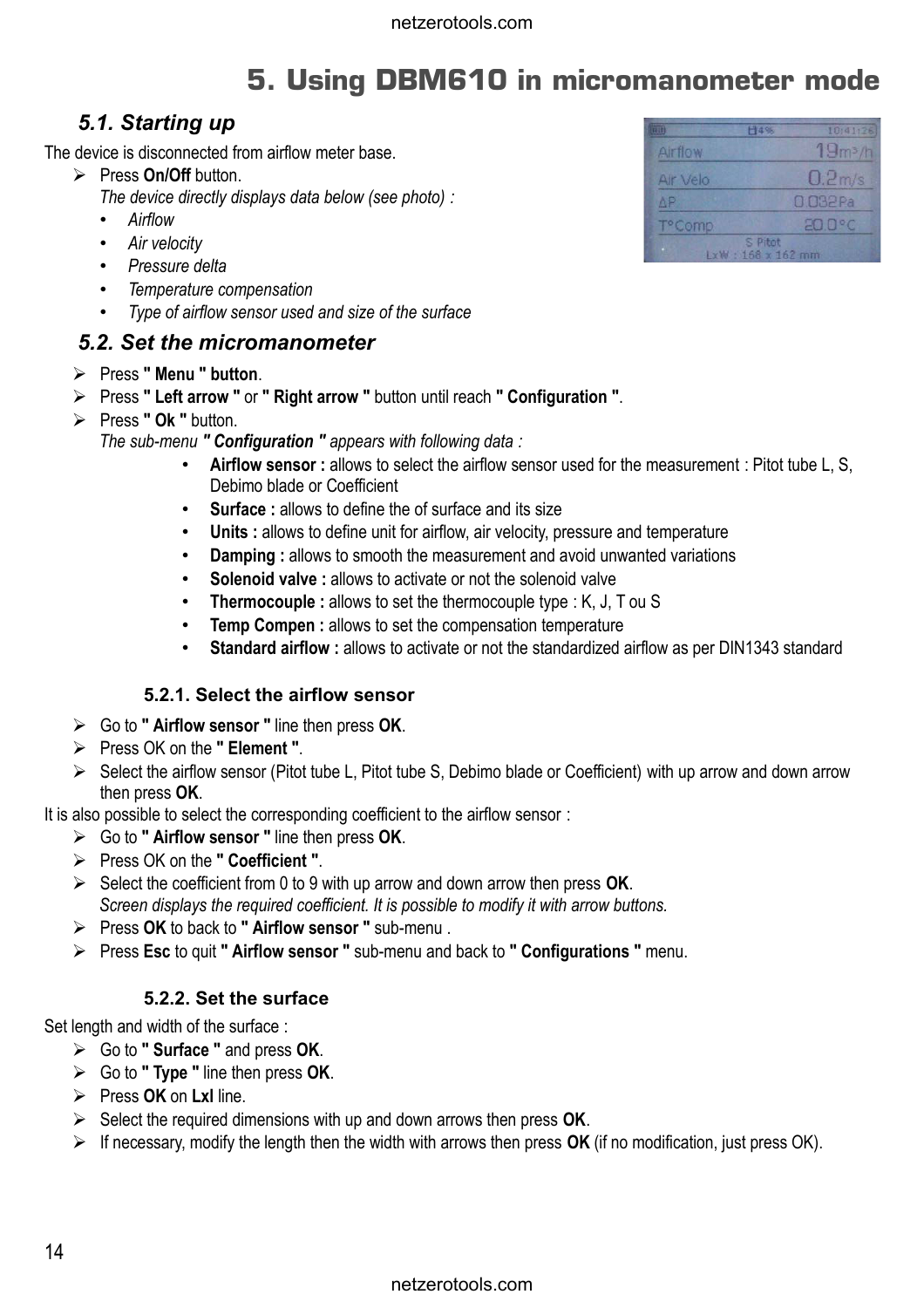Set diameter of the surface :

- ➢ Go to **" Surface "** then press **OK**.
- ➢ Go to **" Type "** line then press **OK**.
- ➢ Press **OK** on **Diameter** line.
- ➢ Select the required dimension with up and down arrows then press **OK**.
- ➢ If necessary, modify the diameter with arrows then press **OK** (if no modification, just press OK).

Set surface unit :

- ➢ Go to **" Surface "** then press **OK**.
- ➢ Go to **" Type "** line then press **OK**.
- ➢ Press **OK** on **Unit** line.
- ➢ Select the unit (mm or in) with arrows then press **OK**.

Set K factor :

- ➢ Go to **" Surface "** then press **OK**.
- ➢ Go to **" K factor "** line then press **OK**.
- ➢ Select the K factor with up and down arrows then press **OK**.
- ➢ If necessary, modify the value of K factor with arrows then press **OK** (if no modification, just press OK).
- ➢ Press **Esc** to quit **" Surface "** sub-menu and back to **" Configurations "** menu.

## **5.2.3. Set measurement units**

- ➢ Go to **" Units "** line then press **OK**.
- ➢ Go to the required line (airflow, air velocity, pressure or temperature) then press **OK**.

Available units are :

- **Airflow**: m<sup>3</sup>/h, L/s, cfm
- **Air velocity :** m/s, fpm, km/h, mph
- **Pressure : Pa, mmH<sub>2</sub>O, mmHg, inWg**
- **Temperature :** °C, °F
- ➢ Press **Esc** to quit **" Units "** sub-menu and back **" Configurations "** menu.

## **5.2.4. Set a damping**

- ➢ Go to **" Damping "** line then press **OK**.
- ➢ Select the required coefficient (from 0 to 9) then press **OK**.

### **5.2.5. Activate or deactivate the solenoid valve**

- ➢ Go to **" Solenoid valve "** line then press **OK.**
- ➢ Select **ON** or **OFF** with up and down arrows then press **OK**.

## **5.2.6. Set the thermocouple type**

- ➢ Go to **" Thermocouple "** line then press **OK.**
- ➢ Select thermocouple type : K, J, T or S with up and down arrows then press **OK**.

## **5.2.7. Set the compensation temperature**

- ➢ Go to **" Temp Compens "** line then press **OK.**
- ➢ Set the temperature with arrows then press **OK.** This temperature must be between **-20 and 80°C.**

### **5.2.8. Activate or deactivate the standardized airflow**

The standardized airflow allows to have a calculation of airflow as per DIN 1343 standard.

- ➢ Go to **" Standard airflow "** line then press **OK.**
- ➢ Select **ON** or **OFF** with up and down arrows then press **OK**. *When standardized airflow is activated, " NORMO " indication is shown on screen on the left of time.*

## netzerotools.com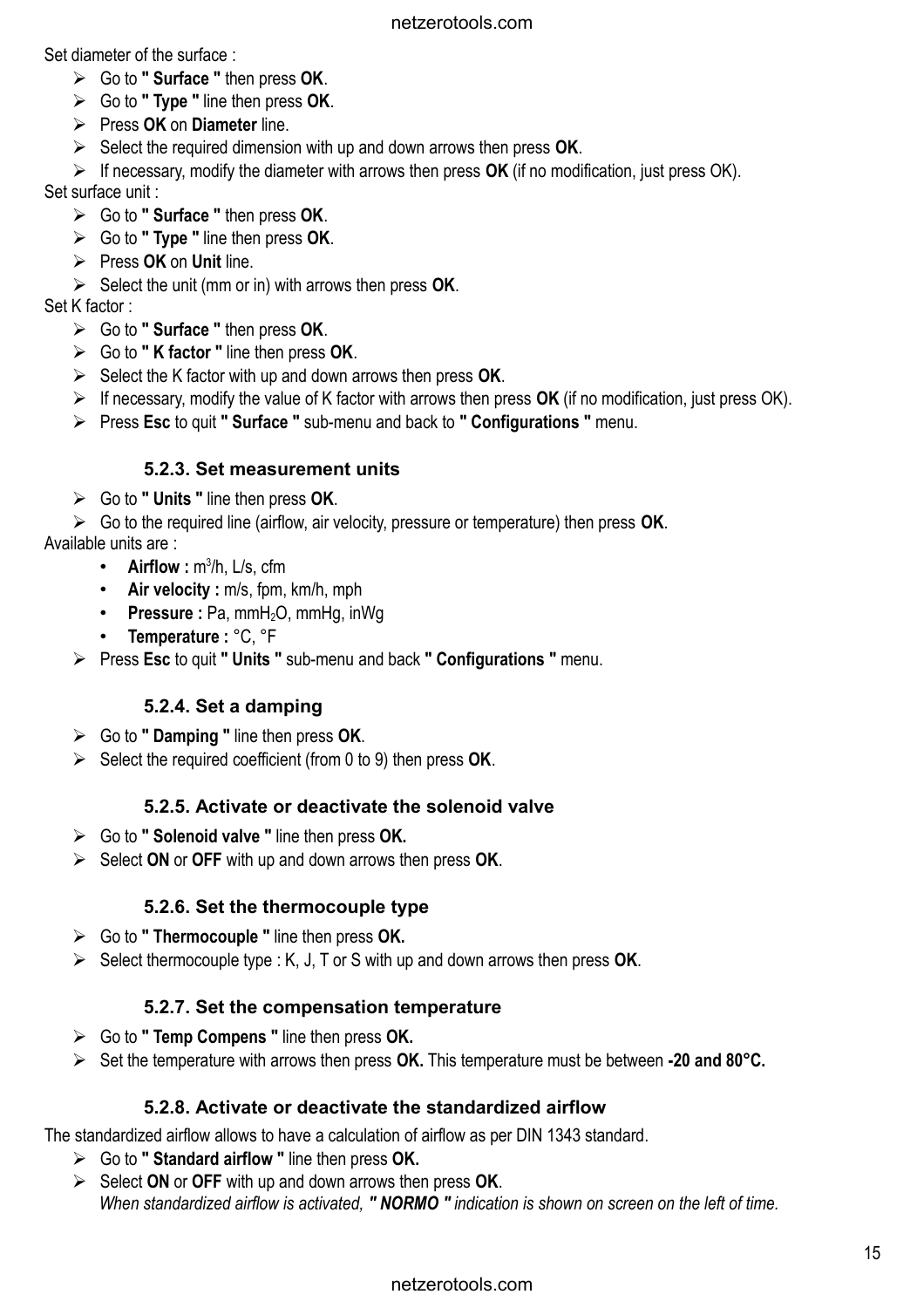## *5.3. Activate or deactivate air velocity and airflow*

It is possible to activate or deactivate measurement in air velocity and/or airflow.

- ➢ Press **" Menu "** button.
- ➢ Go to **" Measurement "** with left and right arrows then press **OK**.
- ➢ Go to **" Airflow "** or **" Air velocity "** then press **OK**.
- ➢ Select **ON** or **OFF** then press **OK**.

### *5.4. Perform averages*

The micromanometer can perform 3 types of averages : automatic average, point/point average and automatic point/point average.

- ➢ Press **" Moy/Avg "** button.
- ➢ Select the type of required average then press **OK**.

#### **5.4.1. Automatic average**

*This function allows the calculation of the average value measured by the device in a selected time interval. First, select " Auto average ", the device displays measurement screen.*

➢ Press **OK** to launch measurement**.**

*The device displays measured values and measurement duration.*

- ➢ Press **OK** to stop measurements and get results.
- $\triangleright$  Press up and down arrows to get to results of different parameters.
- ➢ Press **" Save "** button to save dataset or **Esc** to cancel and back to measurement screen.

### **5.4.2. Point/point average**

*This function allows the calculation of the average between different measurement points selected by the user. First, select* **" Pt/Pt average "**, *the device displays measurement screen.*

- $\triangleright$  Press **OK** to validate the 1<sup>st</sup> point. *The device displays measured values and the number of measurement points.*
- ➢ Press **OK** to add measurement points.
- ➢ Press " Moy/Avg " button to get to screen results when the required number measurement points has been reached.
- $\triangleright$  Press up and down arrows to get to results of different parameters.
- ➢ Press **" Save "** button to save dataset or **Esc** to cancel and back to measurement screen.

### **5.4.3. Point/point automatic average**

*This function allows the calculation of average value of different measurement points which are calculated on a given duration. It is necessary to give the duration while each point will be calculated.*

First, select **" Auto Pt/Pt average "**, the device displays measurement screen.

- $\triangleright$  Press **OK** to validate the 1<sup>st</sup> point.
- ➢ Enter the duration in minute and second with arrows then press **OK**.
- $\triangleright$  Press **OK** to launch the measurement of the 1<sup>st</sup> point. *The device displays measurements and the remaining measurement duration.*
- ➢ Press **OK** to add measurement points.
- ➢ Press " Moy/Avg " button to get to screen results when the required number measurement points has been reached.
- $\triangleright$  Press up and down arrows to get to results of different parameters.
- ➢ Press **" Save "** button to save dataset or **Esc** to cancel and back to measurement screen.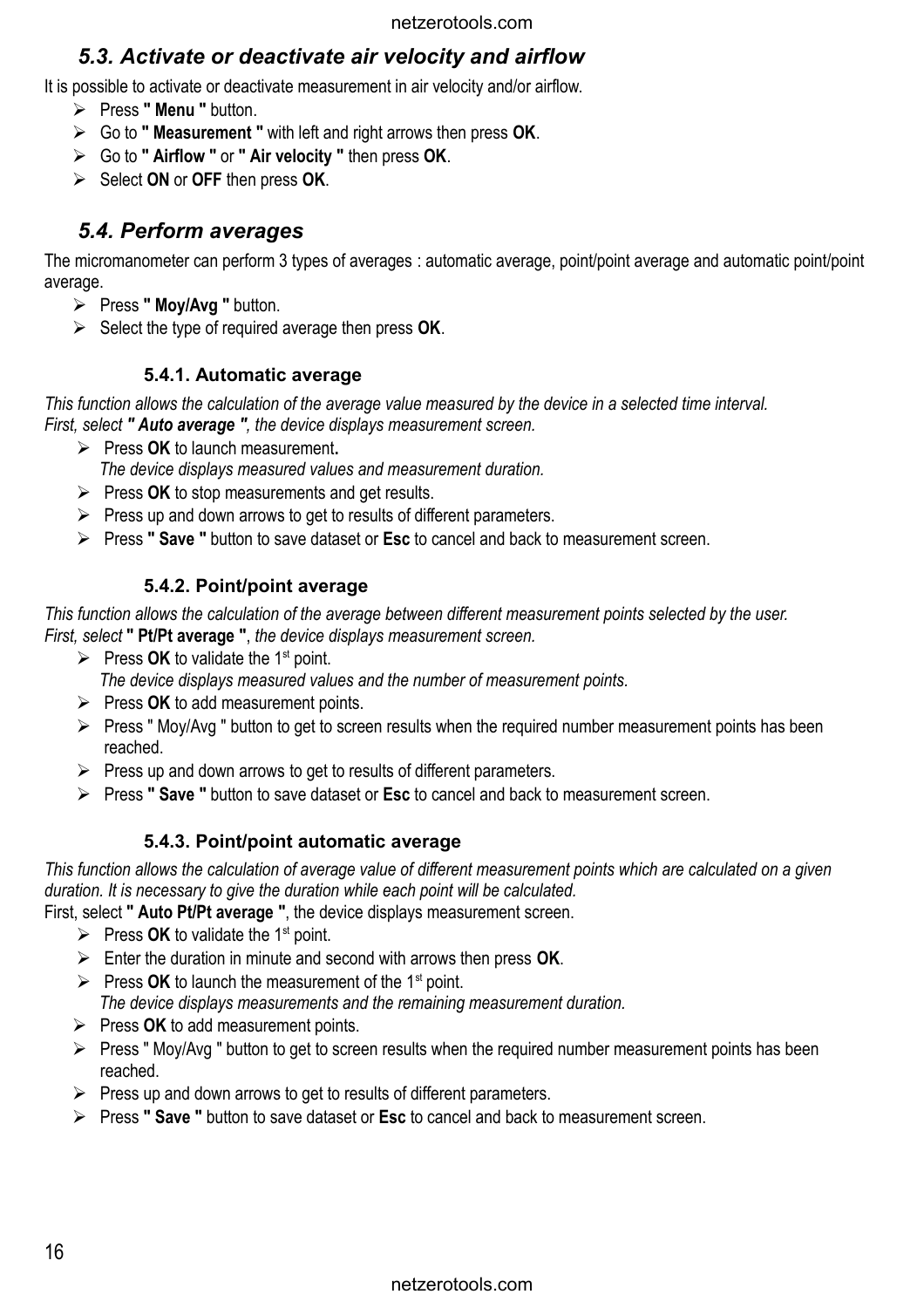## *5.5. Perform an autozero*

The autozero allows to offset from time to time any drift of the sensitive element during time by a manual adjustment of the zero. The autozero is made automatically when the solenoid valve is activated.

➢ Press **" Zero "** button during measurement.

# **6. Manage dataset recordings**

This part allows to display or delete recorded dataset in the device. To get to dataset from **" Measurement "** screen :

- ➢ Press **" Menu "** or **" Save "** button.
- ➢ Go to **" Savings "** with left and right arrows.
- ➢ Press **OK**.

### *6.1. Get to recorded datasets*

- ➢ Go to **" Display "** line then press **OK**. *Dataset list is displayed.*
- ➢ Go to the required dataset then press **OK**. *Dataset opens with following features :* 
	- *Number of points*
	- *Dataset type*
	- *Date and time of beginning and end*
- ➢ Press **OK** to display values. *Values table opens.*
- $\triangleright$  Use left and right arrows to change of page.
- $\triangleright$  Use up and down arrows to change parameters.
- ➢ Press **Esc** to back to the recorded dataset list.

### *6.2. Delete recorded datasets*

- ➢ Press **" Delete "** line then press **OK**. *A message is displayed asking to all erase.*
- ➢ Press **OK** to all erase or **Esc** to cancel.



**Totality of recordings will be definitively deleted**

# **7. Set the device**

This part allows to set the different general parameters of the device.

- ➢ Go to **" Menu "**.
- ➢ Go to **" Settings "** with left and right arrows.
- ➢ Press **OK**.

### *7.1. Set date and time*

- ➢ Go to **" Date/Time "** line then press **OK**.
- $\triangleright$  Set date and time with arrows.
- ➢ Press **OK** to validate and back to **" Settings "** sub-menu.

## *7.2. Set language*

- ➢ Go to **" Languages "** line then press **OK**.
- $\triangleright$  Select the required language (French or English) with up and down arrows.